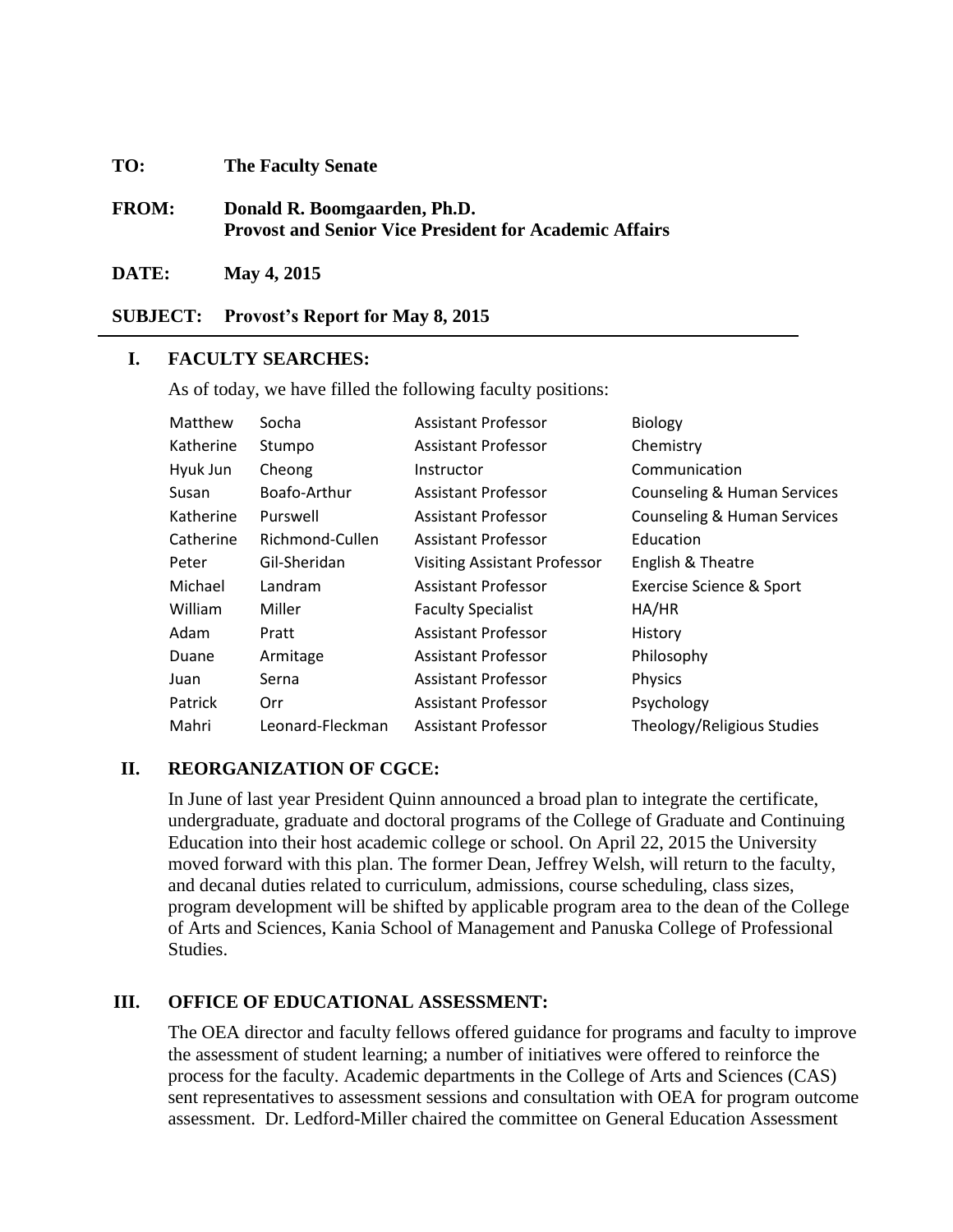and developed a GE Assessment Plan for the University. The plan was endorsed by the Faculty Senate and will be implemented this summer. Several groups were convened to examine the assessment needs of High Impact Practices (HIPS) at the University. These HIPS are defined as "*a set of widely tested teaching and learning strategies and programs that—when done well—have substantial educational benefits, especially for traditionally underserved students. The elements of good teaching and learning embedded in these practices can be applied in many settings, including in traditional classrooms as well as special programs, and in co-curricular settings*" (Hansen, MJ, Baker, S, Johnson, KE (2014). Implementing & Assessing High Impact Practices: Assessment Institute, Indianapolis, IN). The work on assessment of the *First-Year Seminar*, and several GE competencies: *Information Literacy, Oral Communication, and the Writing program* are underway, in addition to individual program assessment projects. Dr. DiMattio, OEA Director, developed a Comprehensive Plan for Assessment of Student learning, and presented it to several groups including the Assessment Advisory Committee [AAC] and the Faculty Senate. The plan will be implemented in May and will be linked to the Strategic Plan.

Other ongoing activities to promote assessment included:

- OEA Faculty Grant Opportunity for Assessment of Student Learning: The Office of Educational Assessment (OEA) awarded grant support for interested faculty members to attend assessment workshops at disciplinary conferences.
- ePlatform for Assessment: The OEA committee to select an electronic platform for assessment hosted vendor presentations on campus during February and March. Participant survey results are under review with plans to select a vendor during the next academic year (2015/2016). In the interim, Mr. Richard Walsh serves the OEA as an assessment analyst.
- CAS Program Assessment Plans: The Annual Report process for CAS (College of Arts & Sciences) was revised and formatted to allow for electronic submission of Program Assessment Plans and Program Assessment evidence. The reports will be reviewed during the summer. The OEA worked closely with CAS departments to implement the three-year plan to assess all program learning outcomes.
- Conference Participation: A group of faculty and staff will represent the University at Drexel in the fall at the second annual assessment conference: *Assessment for Student Success: Building Academic Innovation & Renewal*. The OEA will fund this initiative.
- Director of General Education Assessment: CAS Faculty will be invited to apply to serve in this position to direct GE assessment and work closely with the Director of OEA and the Faculty Assessment Fellows. A comprehensive plan for assessment of general education is a critical aspect of the comprehensive assessment plan.
- Indirect Assessment Efforts: OEA worked closely with Institutional Research staff to examine results of student and faculty surveys that reflect the students' achievement of the Institutional Learning Outcomes (ILOs), and planned for ongoing survey review to best capture these results.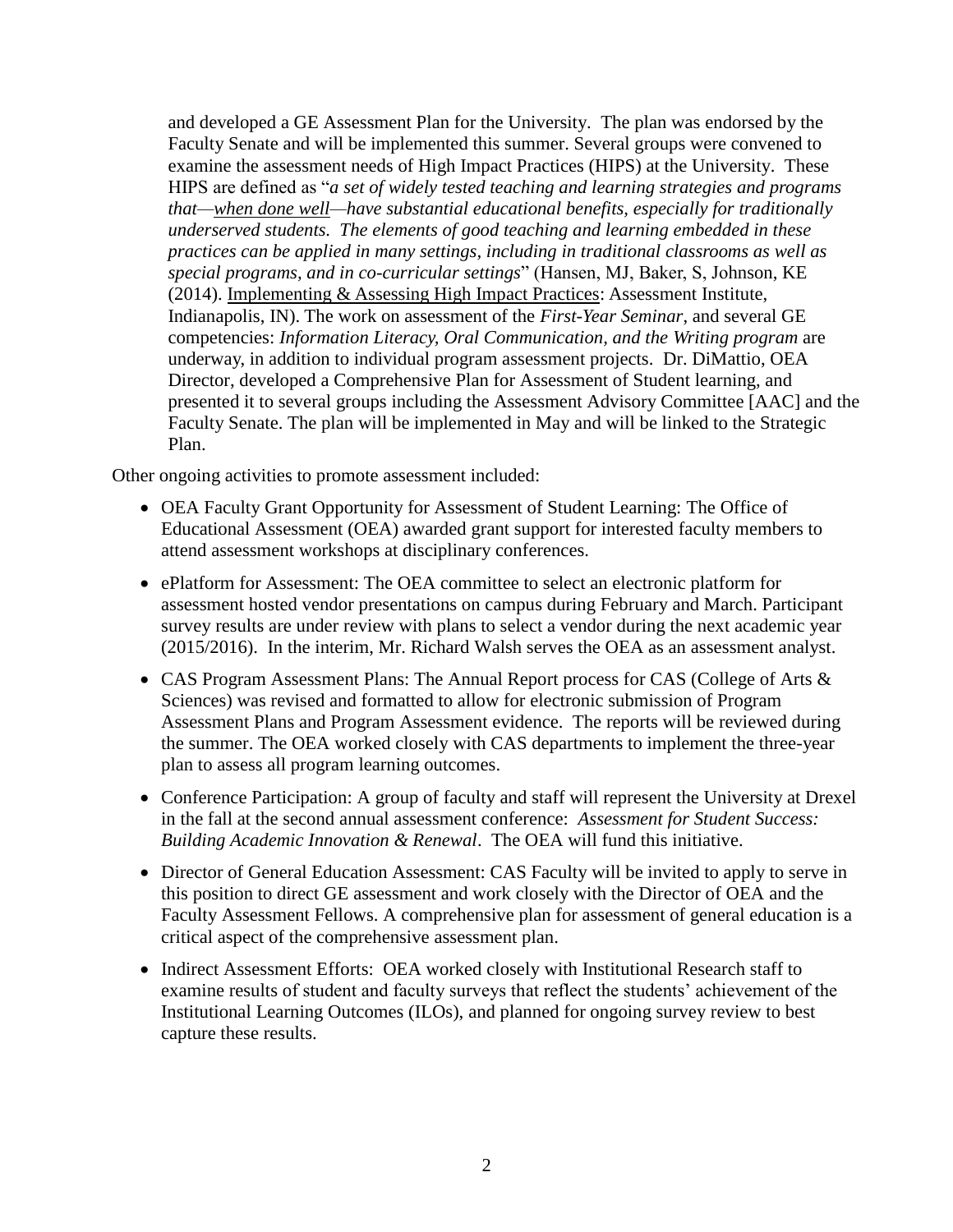# **IV. FULBRIGHTS:**

Dr. Susan Trussler has informed me that two students have been awarded Fulbright Scholarships.

- Benjamin Turcea, who will graduate with majors in International Studies and Philosophy, has been awarded a Fulbright English Teaching Assistantship to Mongolia. He will spend the year teaching English and American Culture at the Mongolian University of Life Sciences.
- Brian Entler, who graduated with a BS in 2013 and will receive his MS in Biochemistry this year, has been awarded a Fulbright in Biology to Macquarie University in Australia. He will conduct research on "Multimodal Learning in Bees: Mechanisms of Choice and Decision".

# **V. OFFICE OF RESEARCH AND SPONSORED PROGRAMS:**

## *Summer Presidential Scholarships:*

The Faculty Research Committee has awarded the following Summer Presidential Scholarships:

- Dr. Scott Breloff, Exercise Science/ Gabriella Opalkowski *The Effect of Fatigue on Gait While Walking on Different Sloped Surfaces in Flip-Flops, Sneakers and Bare Foot*
- Dr. Jody DeRitter, English/ Olivia Gillespie *Rewriting Time in the Works of Toni Morrison and William Faulkner*
- Dr. Michael Fennie, Chemistry/ Philip Gilmartin *Exploring a Light-Induced, Radical-Mediated Synthesis of Nitrile-Tagged Amino Acid Derivatives*
- Dr. Timothy Foley, Chemistry/ Max Cornell *Methylglyoxal: an Alternative Metabolic Approach for Cancer Treatment*
- Dr. Jason Graham, Mathematic/ Megan Hudock *A Mathematical Model of Mechanical Destruction of the Articular Cartilage in the Knee Joint*
- Barry Kuhle, Ph.D. Psychology/ Sara Brezinski *To Swipe Left or Right: Sex Difference in Tinder Profiles*
- Dr. Robert Smith, Biology/ Ryan Brown *Determining the Effect of Time Since Capture on the Plasma Metabolite Concentrations in Migratory Landbirds*
- Dr. Terrence Sweeney, Biology/ Norman Frederick *Mathematical Modeling of Cardiovascular Dysfunction*

*Internal Research Grants:*

- Michael Allison, Political Science Department *Central American Revolutionary Ties: The Guatemalan National Revolutionary Unit (URNG)*
- Thomas Hogan, Psychology Department *IBM SPSS Amos Software for SEM and CFA*
- Gary Kwiecinski, Biology Department *Defining New Mammalian Sensory Structure of the Facial Skin of Phyllostomid Bats*
- Nathan Lefler, Theology/Religious Studies Department *Fiction as a Vehicle of Divine Grace in the Work of Flannery O'Connor*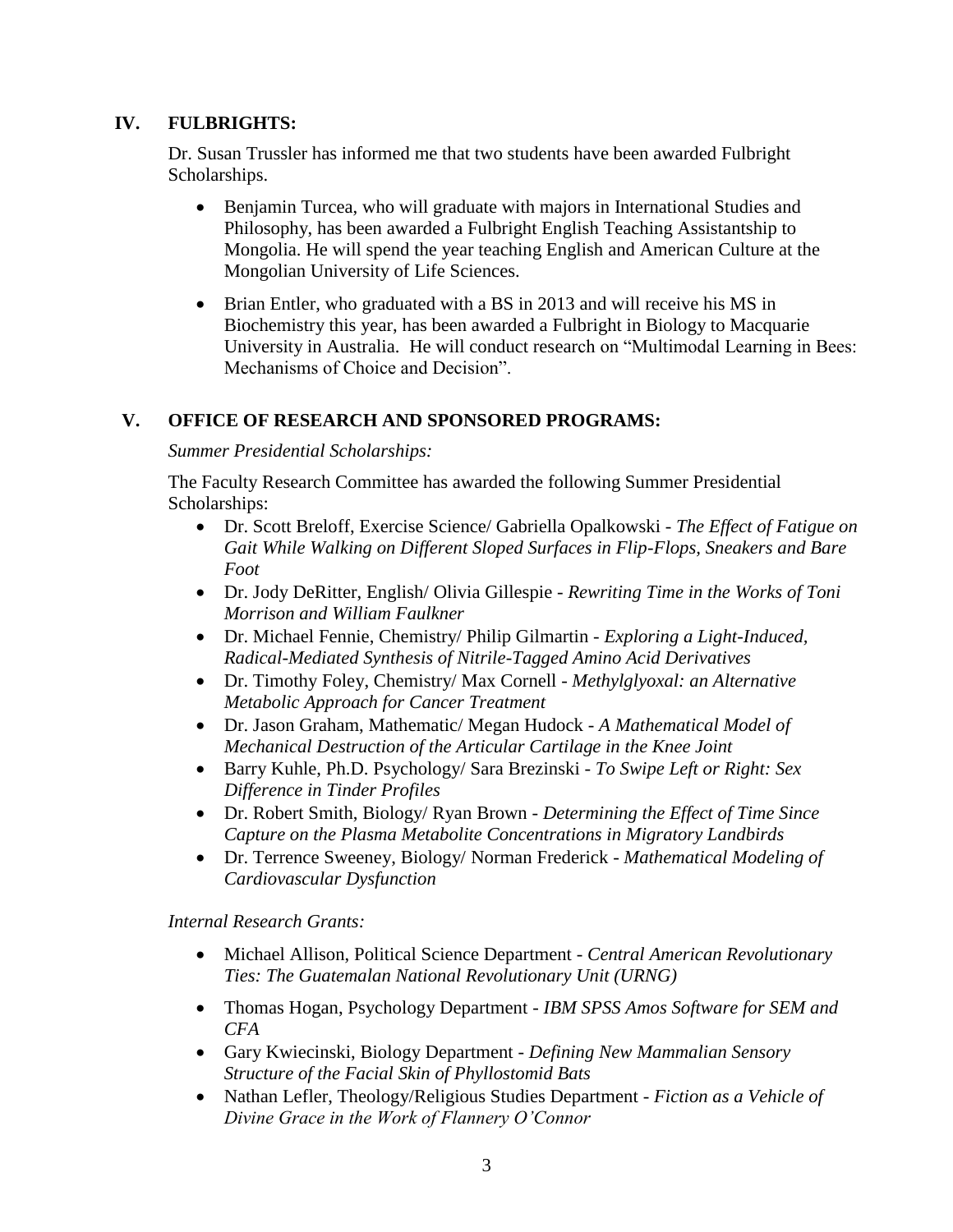- Yibai Li, Operations and Information Management Department *The Costs and Benefits of Health Care on Social Media: A Net-Valence Model*
- Marc Seid, Biology Department *Pharmacology Manipulation of Queen Determination in the Bee Megalopta Genalis*,
- Yamile Silva, World Languages and Cultures/Latin American Studies Department *Relation of the Pedro de Ursua's Expedition by Jeronimo de Ypori*
- Jamie Trnka, World Languages and Cultures Department *Exile and World Literary Circulation*
- Loreen Wolfer, Sociology/Criminal Justice Department *Where Do We Draw the Line? Norms of Facebook Content Disclosure, Wave 2*

# **VI. COLLEGE HIGHLIGHTS:**

*The Panuska College of Professional Studies*

- Prof. Lamanna, Prof. Pesavento and Dr. Conte began a partnership with the Scranton School District and NEIU 19 on Literacy, and introduced the local health care physicians on the Reach Out and Read program. On April 22nd Dr. Reid Lyon, a neuro physicist and national expert on reading presented an all-day conference to 140 attendees including government officials, superintendents and Reading Specialists from 17 school districts.
- Counseling & Human Services department had a successful CORE accreditation site visit, for our graduate program in Vocational Rehabilitation Counseling.
- On April 16, 2015 the Department of Education received approval from PA Department of Education regarding modification to the BS degree. The modifications create conditions for accelerated graduate programs. We will now be able to offer a 4 plus 1 degree for a B.S. in PreK-4 and a M.S. in Special Education.
- RN to BSN program in collaboration with Geisinger CMC will be offered by our Nursing Department at Geisinger CMC with the minimum enrollment of 12 RN participants.
- We are exploring opportunities to increase partnerships with St. Joseph's Center.

## *College of Arts and Sciences*

- Congratulations to Ben Degler, Nathan Williams, Timothy Thomas, Luke Alonso "The Royal Engineers" who placed third in the finals of the Intel-Cornell Cup competition held in Cape Canaveral. They competed with 22 other finalist teams, from mostly large research 1 schools.
- We have just received notice from the Taiwan Ministry of Education that our grant application for a new Mandarin-Chinese teacher to support the K-16 Chinese language program for the following academic year has been awarded.
- Four Biochemistry, Cell and Molecular Biology majors recently presented their research at the American Society for Cell Biology (ASC) annual conference in Philadelphia.